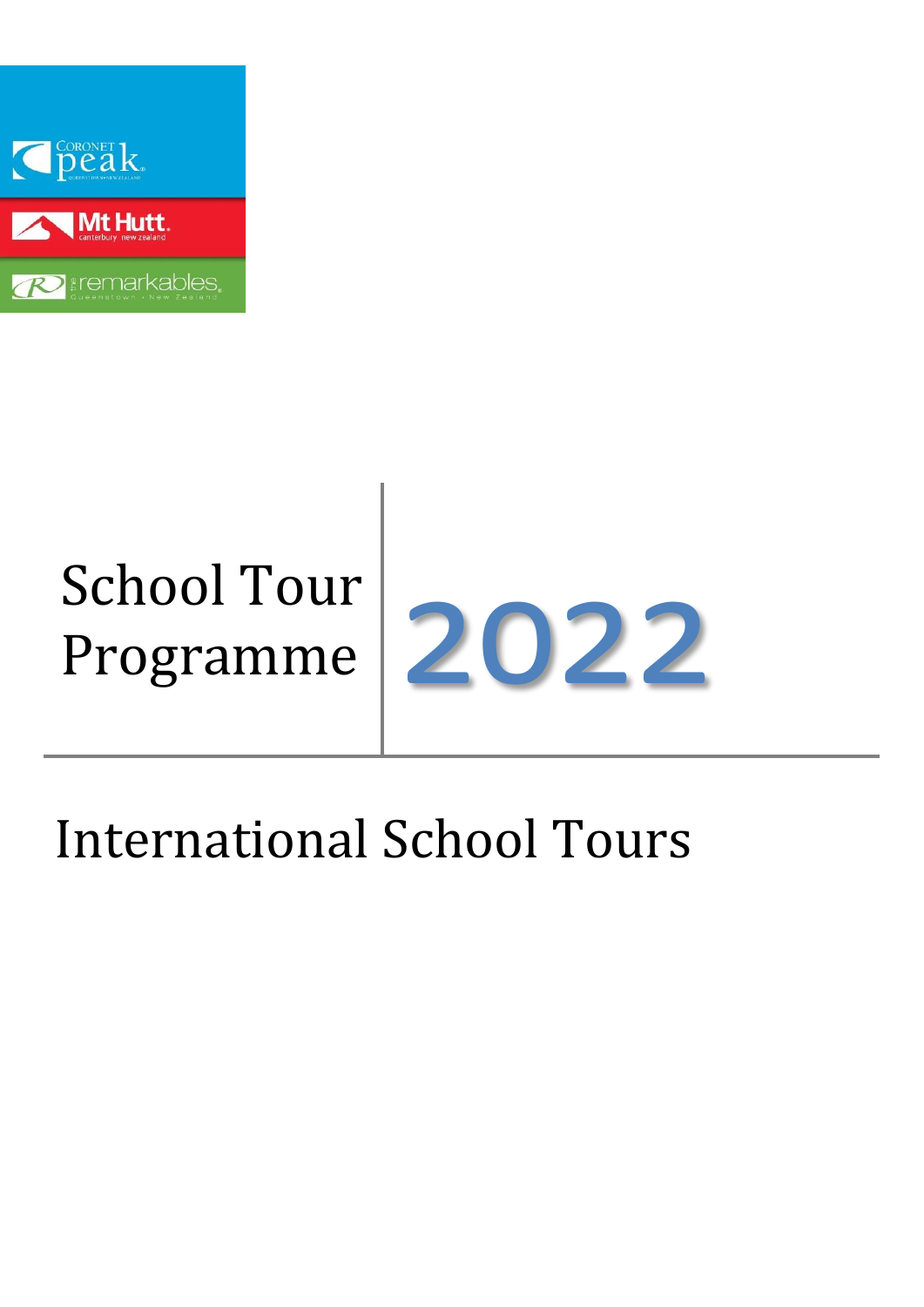# **INTRODUCTION**

Coronet Peak, Mt Hutt and The Remarkables collectively offer the ultimate New Zealand skiing and snowboarding experience. Three distinct ski areas located near two unique resort towns - Coronet Peak and The Remarkables in Queenstown and Mt Hutt in Methven, Canterbury.

These three ski areas are owned and operated by South Island Company, NZSki Ltd (NZSki). The company is committed to the on-going development of the ski areas, their industry partners and local resort communities.

Extensive capital investment in recent years has considerably upgraded the infrastructure at all three mountains. Investing heavily in its staff, facilities, snowmaking, grooming, transport, and rental equipment to ensure that our guest experience is the best it can possibly be. Coronet Peak, Mt Hutt and The Remarkables offer a premier winter holiday, usually from early June to early October.

NZSki is committed to nurturing and developing the next generation of young skiers and snowboarders. Our international schools ski and snowboard programme introduces thousands of students each season to winter sports and our wonderful alpine environment in New Zealand. This document will provide some useful information for School Group Coordinators who are thinking about bringing a group of secondary school students on a snow sports trip to New Zealand.

# **WHERE WE ARE**

Mt Hutt ski area is a 40-minute drive from the small resort town of Methven where most groups and visitors base themselves. Christchurch provides the best flight accessto Mt Hutt from all major Australian cities and is an easy one-hour drive along the Canterbury plains to Methven.

Coronet Peak and The Remarkables are the closest ski areas to the world class resort Queenstown. Regular direct flights from Australia to Queenstown provide easy access only 3 hours flight time away from Australia's East Coast cities. Coronet Peak is a short 30-minute drive from Queenstown on a fully sealed access road and The Remarkables is a 45 minute drive from Queenstown, with an access road sealed most of the way up.

With NZSki you can even mix and match and ski/snowboard all three mountains during your trip! The drive time between Methven and Queenstown is approximately 5 hours on one of the most scenic roads in New Zealand. We recommend this drive is done during daylight hours to take advantage of the stunning views along the way.

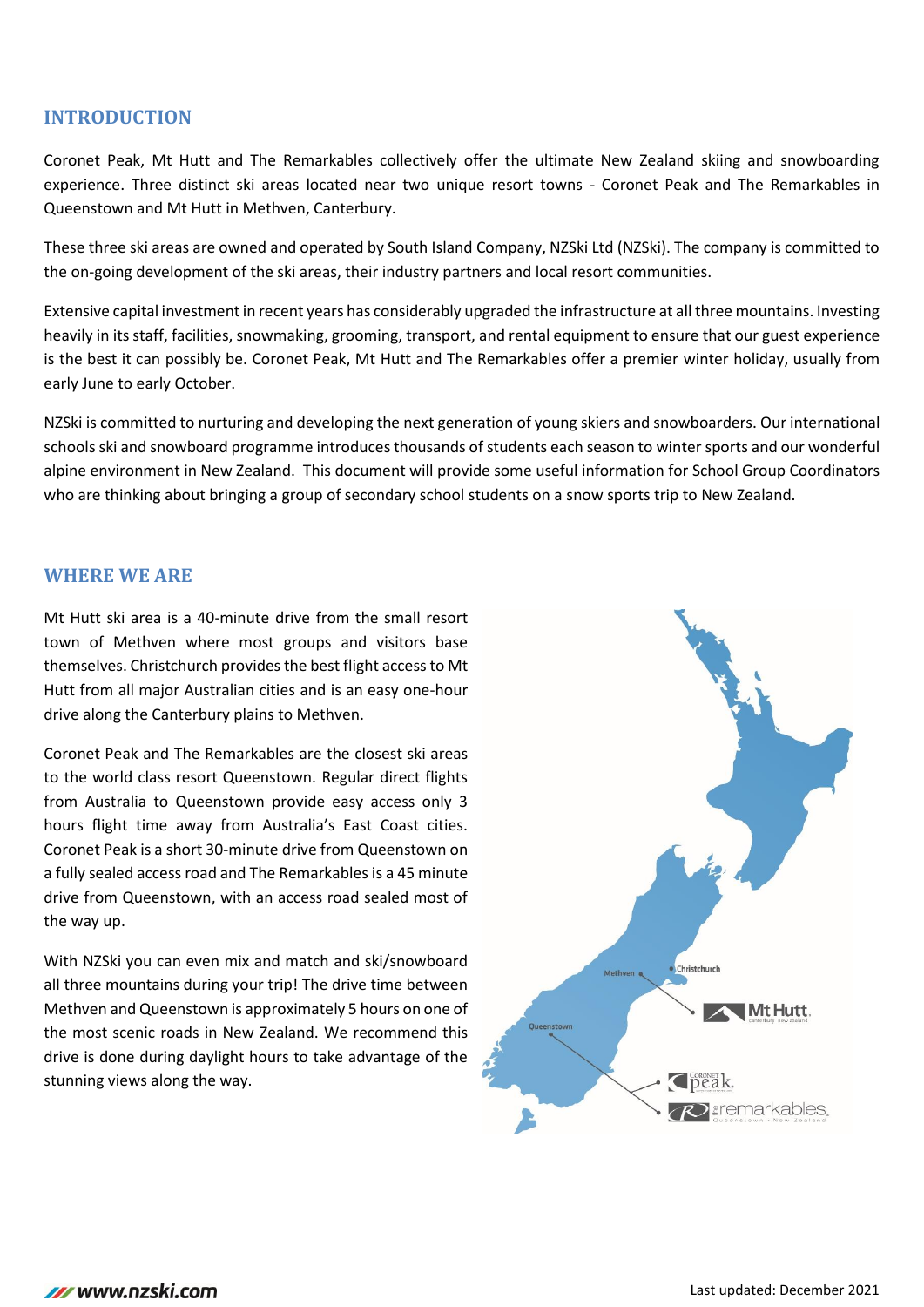# **WHY BRING YOUR SCHOOL TO OUR MOUNTAINS?**

At NZSki, we understand that organising group ski trips can be daunting. We strive to make everyone's snow experience fun and memorable, so our systems are specially designed to make the process of getting on snow as simple and streamlined as possible, no matter which ski area you're visiting.

When you book with NZSki, our on-mountain Sales and Reservations Coordinators are there to ensure a smooth and simple process for every group. They'll look after your initial enquiry, pre-print all your passes, book the Snowsports instructors, meet and greet on arrival and will be there to direct you along the way - they are here to help!

# **THE PROGRAMME**

Our International School Tour Programme for 2022 includes:

- A day lift pass, recreational rental equipment, and 1 group lesson.
- 1hr 50min lesson at Mt Hutt
- 1hr 50min lesson at Coronet Peak or The Remarkables

Rental equipment consists of skis, boots & poles or snowboard & boots. Helmets and wrist guards are also included subject to availability. Clothing is not included in the package but can be added at an additional cost.

We offer a specified ratio of adult supervisors free of charge and discounted products when part of a school group. Any product requirements for additional adults outside of this allocation will be charged at standard rates.

# **LIFT PASSES (***mypass***)**

All our three ski areas use the *mypass* ticketing system. The pass stores all lift ticket, equipment rental, lessons, and personal snow stats on a single RFID card. When you prebook your group with us, our Sales and Reservations Coordinators will have your passes ready and waiting for you on the NZSki area that you plan on visiting on the first day of your trip.



# **RENTAL EQUIPMENT**

All NZSki ski areas have the revolutionary HEAD BYS ski fitting system which makes the rental fitting process much more efficient, especially for large groups. The use of helmets is highly recommended and is included in the package for all school groups (subject to availability).

We provide FREE overnight storage for our rental equipment when you visit on consecutive days, which means you don't have to carry all the gear back to your accommodation each night. If the group is taking a day off between ski days, the equipment needs to be returned to rentals and collected again on the next visit. We will do our best to hold the gear aside if possible but cannot guarantee this.

Please note that we do not hire gloves, goggles, sunglasses or hats for hygiene reasons. There are retail shops on each ski area where these items can be purchased.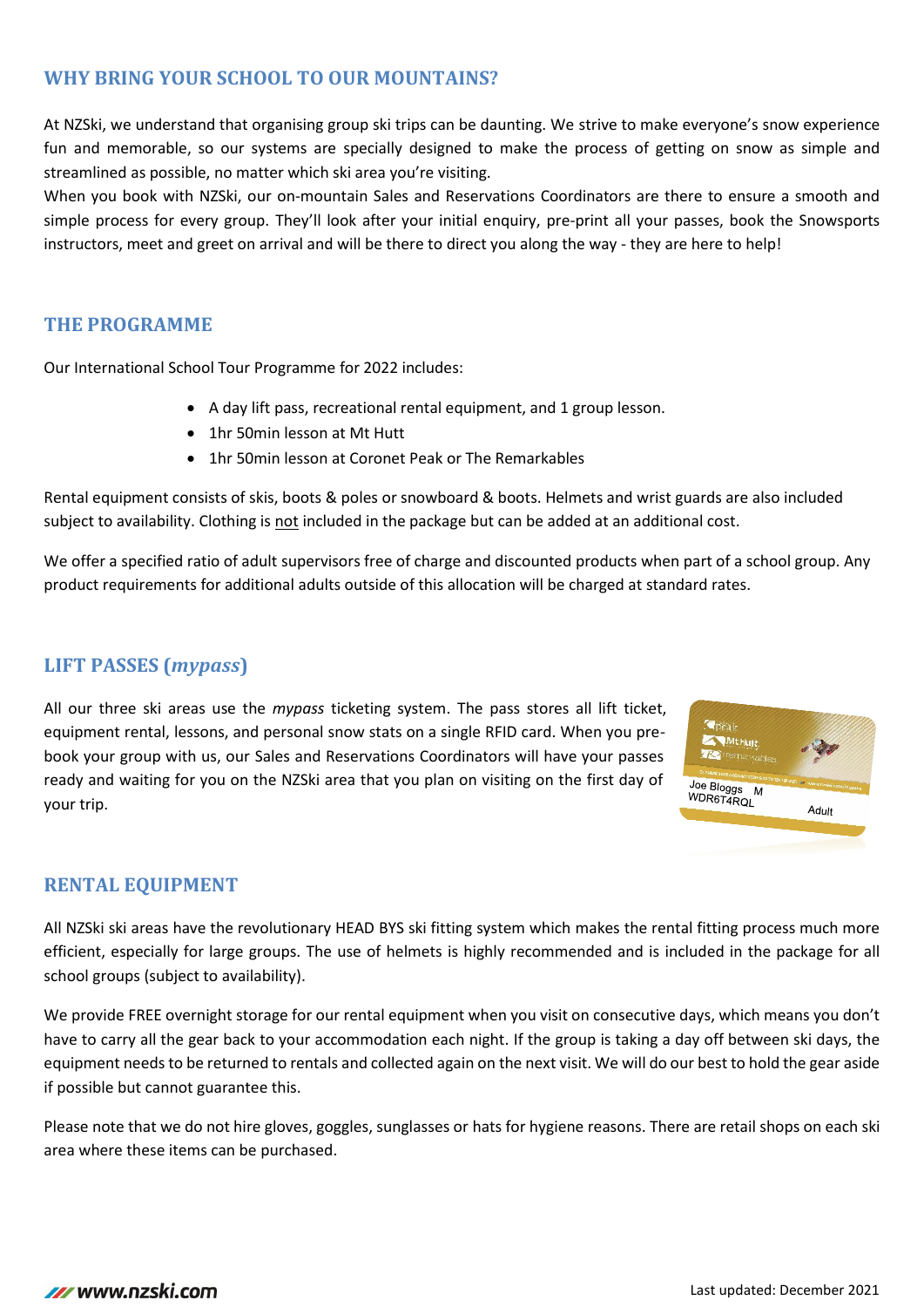# **SNOWSPORTS LESSONS**

As a part of your itinerary, all school groups will take part in Ski and Snowboard lessons to ensure the safety and maximize the learning for all participants. All NZSki's Snowsports Schools conform to ISIA (International Ski Instructors Association) standards or equivalent in the application of Ski and Snowboard methodology.

NZSki's three Snowsports schools at Coronet Peak, The Remarkables and Mt Hutt ski areas are active members of NZSIA and support these organisations and many of our staff achieve and maintain their qualifications through them. We pride ourselves on employing the world's best instructors, all of which are certified by a broad section of ISIA member organizations, bringing a global perspective to our lessons, while ensuring students receive the level of consistency and quality ISIA governance mandates.

Our instructors are qualified, many to the highest levels and many have supplemented their certification with specialist accreditations in the areas of Children's Instruction, Race, and Free-Ride, including F.I.S. licenses and credentials.

At the beginning of each season NZSki confirms instructor membership and credentials to ensure currency and proficiency. We also require all our staff to undergo a clean slate check with the NZ Police prior to commencing work.

# **MAKING A BOOKING**

Once the itinerary for a group has been planned out, you will need to book in your ski days by completing our JotForm on the [www.nzski.com](http://www.nzski.com/) website.

On any given day, each ski area has a limited capacity for school groups, so it's important to book in your ski days early, especially during the school holidays.

If a group is planning to visit more than one of our ski areas during their trip, email one booking request to the ski area that they plan to visit first. Include in the request all the days they wish to ski at Coronet Peak, Mt Hutt and The Remarkables.

| <b>Sales and Reservations Contact Details</b> |                        |                        |                        |  |  |
|-----------------------------------------------|------------------------|------------------------|------------------------|--|--|
| <b>Summer Phone Number</b>                    | Mt Hutt                | <b>Coronet Peak</b>    | <b>The Remarkables</b> |  |  |
| October - May                                 | school@mthutt.co.nz    | schooltours@nzski.com  | schooltours@nzski.com  |  |  |
| T: +64 (0) 3 450 1970                         | $T: +64(0)$ 3 307 6315 | $T: +64(0)$ 3 450 1983 | $T: +64(0)$ 3 450 1983 |  |  |

If the requested dates and lesson times are available, we will create the reservation and send you confirmation back via email.

The Schools & Groups Coordinator will then supply you with an information template which needs to be completed and returned via email 2 weeks before the group's first day on snow.

The template will ask for information on:

- School Group Leader contact details (*must be travelling with the group)*
- Names of adult supervisors
- # Of students skiing / # of students snowboarding
- Ski or snowboard ability level for each student
- Any additional requirements

If we cannot confirm your requested dates due to reaching capacity, we will work with you to try and fit the group in a different time slot or day.

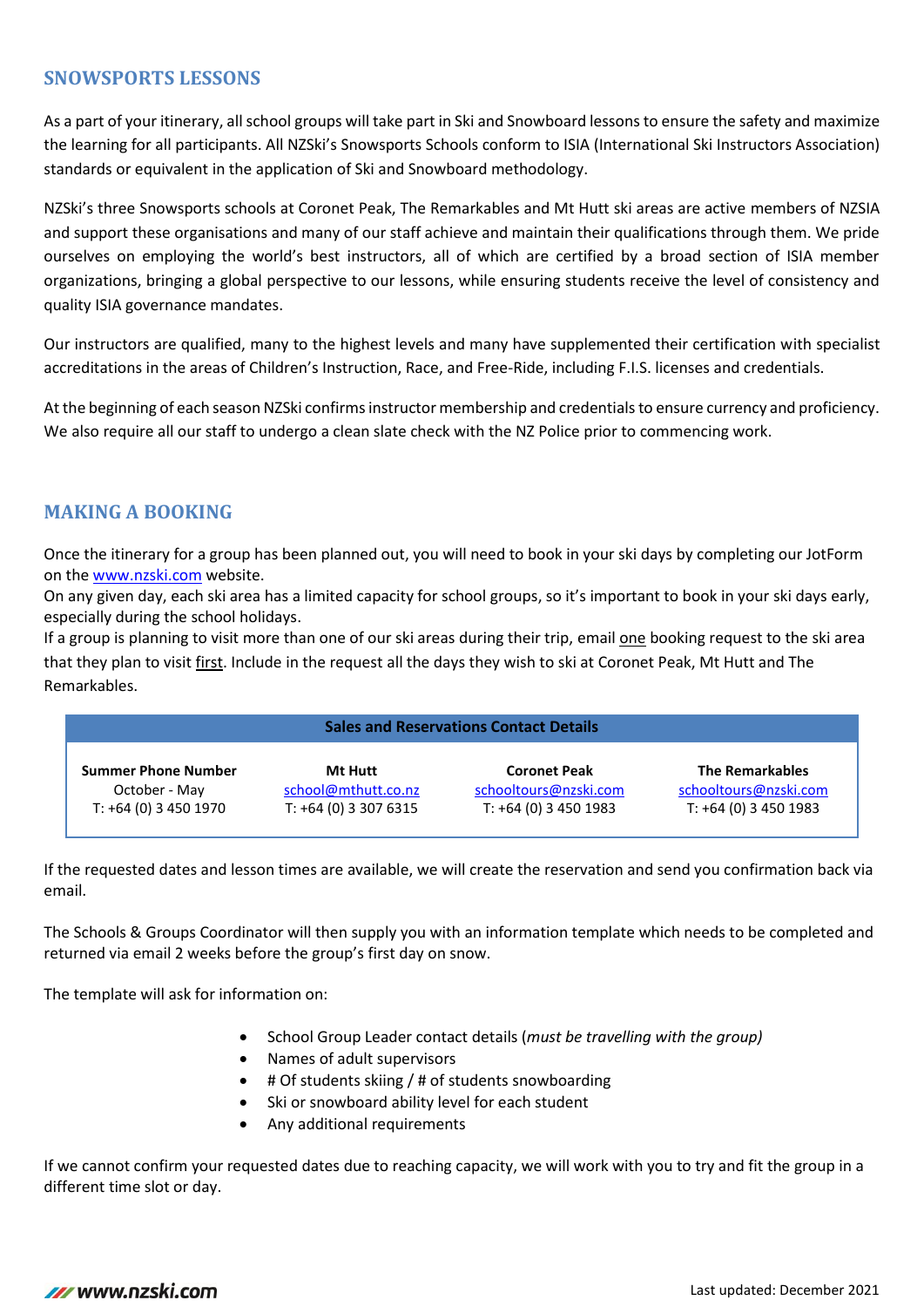Once the information template is returned, we will finalise the booking and advise lesson start times for each day. You may now also enter the booking into the NZSki Agent Website to manage payment.

# **PAYMENT**

The total charge will be calculated on confirmed numbers supplied by the school 48 hours prior to arrival. Payment can be made by credit card at least 48 hours prior, or bank transfer (please allow an extra 3 business days for a bank transfer to clear). Full payment must be received prior to mypass cards being distributed.

# **CHANGES AND REFUNDS**

# **Bookings are strictly non-refundable and non-transferable from the group's first day on snow.**

Any changes to your booking before the group's first date on snow must be approved by the Schools & Groups Coordinator. If changes are within 48 hours of the first day, a \$10 administration fee will apply.

We highly recommend everyone purchases comprehensive Travel Insurance that includes ski and snowboarding activities. If the school wishes to make a claim with their insurance provider for products not utilised, we can provide a letter of confirmation if required. Please contact the Sales and Reservations Coordinators for this.

# **CONTINGENCY PLANNING & CLOSED DAYS**

Naturally, we operate in a very changeable winter alpine environment where the weather and snow conditions can change rapidly. We have access to extensive weather modelling and forecasting data that our Ski Area Managers and Operations staff will use to make decisions about the operation of the ski areas. However, it's not an exact science and conditions can change at any time without warning.

To find out the status of the ski areas and access road conditions the first Snow Report for each ski area will be updated at approximately 6:30am daily. If there are any changes throughout the day, the Snow Report will be updated. For the most up to date information please check the Snow Reports here: [www.nzski.com](http://www.nzski.com/)

The safety of our staff and our guests is our highest priority so there are times where lifts may be subject to 'wind hold' or we feel it's best to close the ski area for the day. If the ski area the group has booked to visit is operational, the school programme and group lessons will go ahead as planned, unless otherwise advised but our Sales and Reservations team. **Note that the Sales and Reservations coordinators hours of operation are 8:30am – 4pm daily during winter.**

In Queenstown, we are fortunate that the mountains very rarely close due to poor weather. However, if the ski area you have booked to visit is closed for the day, we will try to reschedule your visit at our other ski area. If that is not possible, we will reschedule for another day. If neither option is possible, we will refund you for the day missed.

Mt Hutt is a little more prone to adverse conditions that force us to close the mountain. Again, if you have booked to visit and Mt Hutt is closed for the day, we will try to reschedule your visit. If that is not possible, we will refund you for the day missed.

If your group experiences a closed day at a non-NZSki mountain, please contact the NZSki schools and groups coordinators if you want to try to bring this group to one of our ski areas instead. Where possible, we may be able to accommodate your group at one of our mountains. This must be arranged with the Schools and Groups Coordinator BEFORE the group makes their way to our ski area. If we can accommodate the extra day, it will be charged as an extra day at the school tour rate. We are unable to 'transfer' a previously booked day.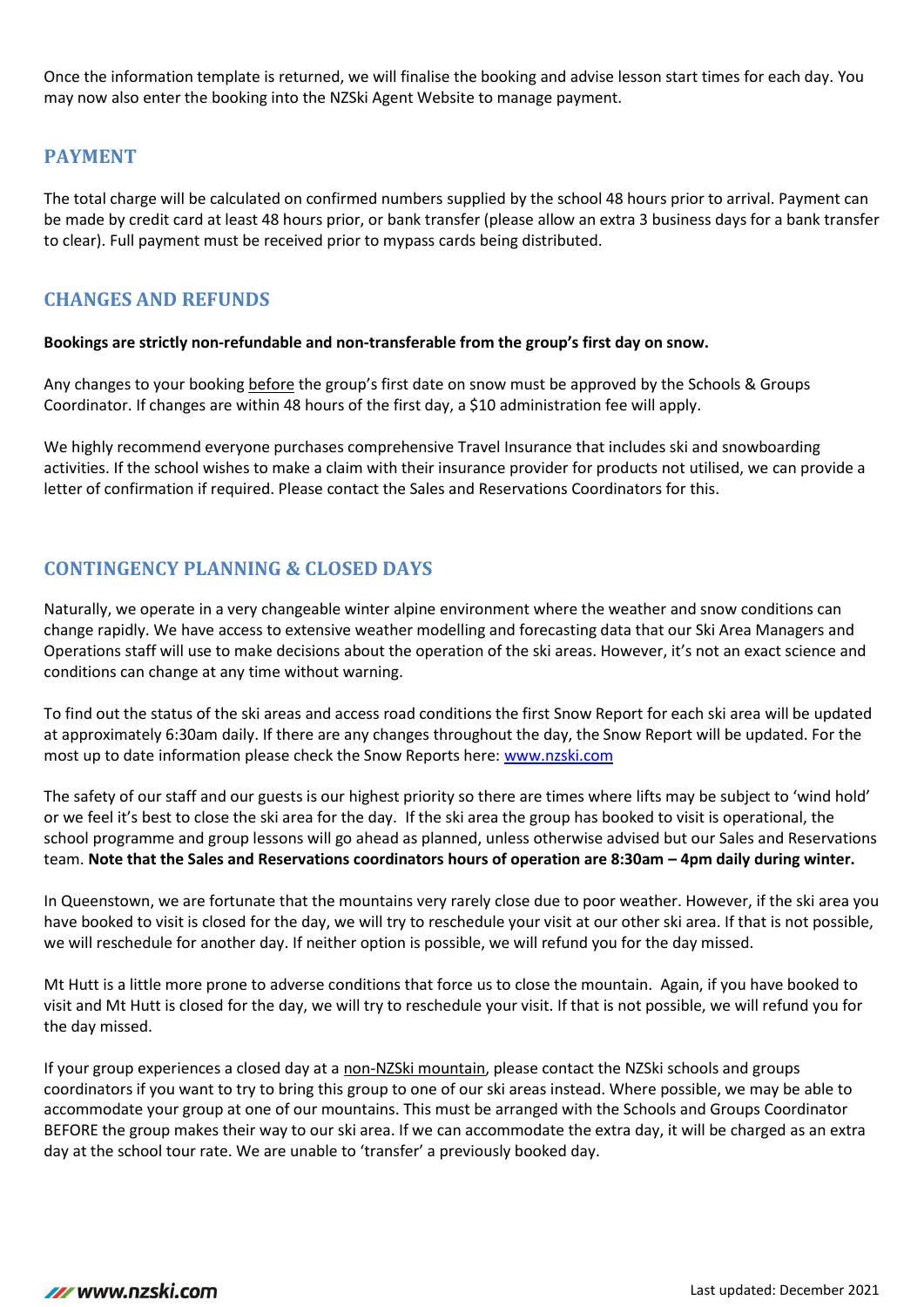# **PROGRAMME DETAILS**

The following pages will outline the programme inclusions and the terms and conditions in more detail. If you have any further questions, please don't hesitate to contact us.

**Please note, this document replaces any past agreements with NZSki and outlines terms of service with regards to international school groups for the 2021 winter season, or previous seasons.**

We look forward in making your school ski and snowboard trips to New Zealand a fun and memorable experience!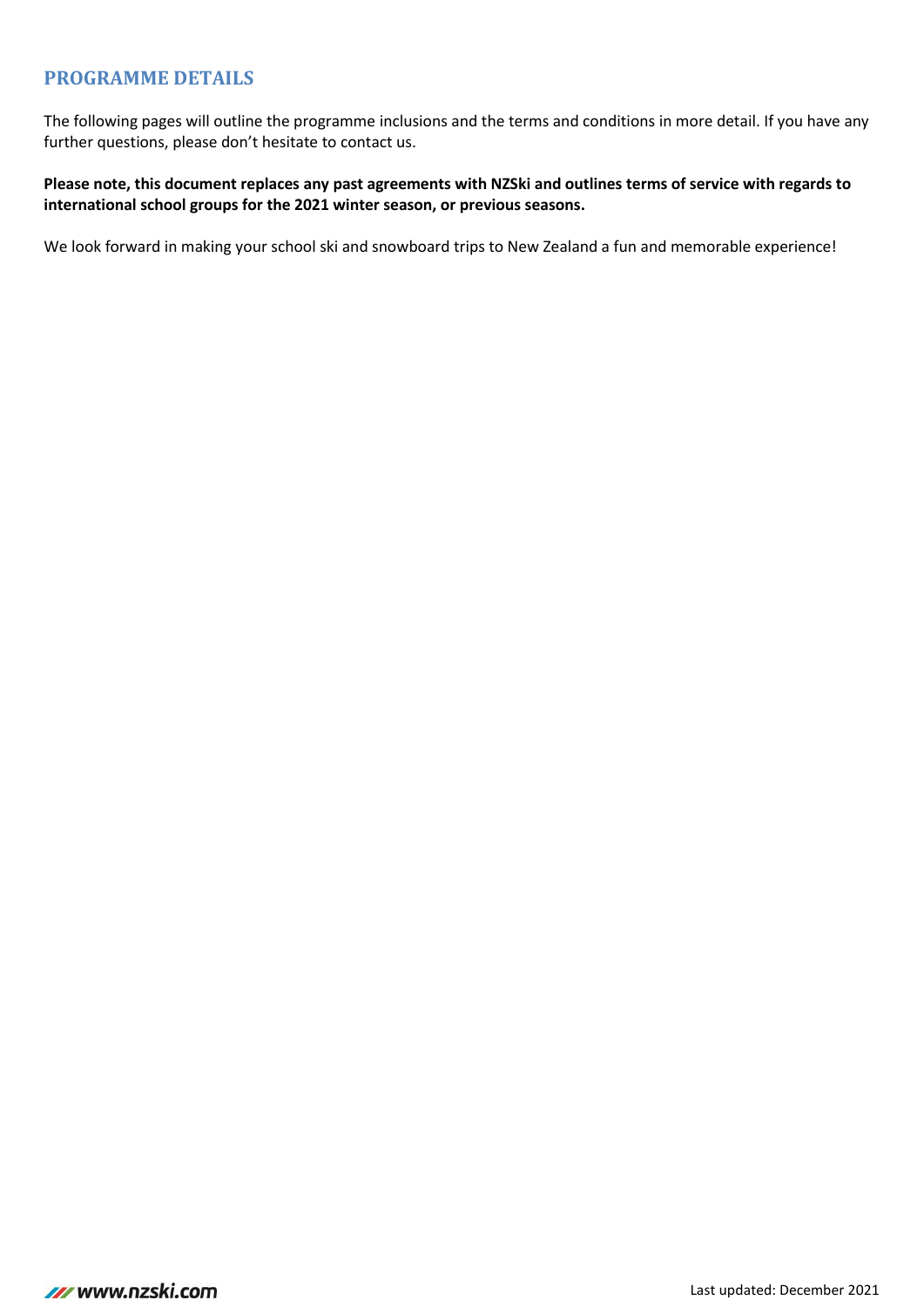| <b>International School Tour Programme</b>                                                                     | 1 Lesson Package (Standard)                                                                                                                                                                                 |  |
|----------------------------------------------------------------------------------------------------------------|-------------------------------------------------------------------------------------------------------------------------------------------------------------------------------------------------------------|--|
| <b>Minimum Group Size</b>                                                                                      | 15+ Students                                                                                                                                                                                                |  |
| <b>Student Age</b>                                                                                             | <b>Attending Secondary School</b><br>11-18 years old                                                                                                                                                        |  |
| Retail Student Price (per day in NZD\$)                                                                        | \$115                                                                                                                                                                                                       |  |
| <b>INCLUSIONS</b>                                                                                              |                                                                                                                                                                                                             |  |
| <b>Lift Access</b>                                                                                             | <b>Full Mountain Day Pass</b><br>✔                                                                                                                                                                          |  |
| <b>Rental Equipment - Recreational</b><br>Skis, boots and poles<br>≻<br>Snowboard, boots and wrist guards<br>≻ | ✓                                                                                                                                                                                                           |  |
| <b>Rental Helmet</b>                                                                                           | ✓                                                                                                                                                                                                           |  |
| <b>Rental Clothing</b>                                                                                         | $\mathbf{x}$<br>Jacket and Pants hire available at an additional cost                                                                                                                                       |  |
| <b>Group Lessons</b>                                                                                           | 1 lesson                                                                                                                                                                                                    |  |
| <b>Lesson Duration</b>                                                                                         | 1 hour, 50 minutes at all mountains                                                                                                                                                                         |  |
| <b>Lesson Times</b>                                                                                            | To be advised by the Sales and Reservations Coordinator                                                                                                                                                     |  |
| <b>School Holiday Blackout</b><br>(product not valid for use during this time)                                 | <b>NO</b>                                                                                                                                                                                                   |  |
| <b>Benefits</b>                                                                                                | For every 10 paying students, adults are entitled to:<br>1 FOC adult<br>п<br>1 student rate adult<br>п<br>e.g. a group of 44 students will be entitled to 4 adults<br>FOC and 4 adults at the student rate. |  |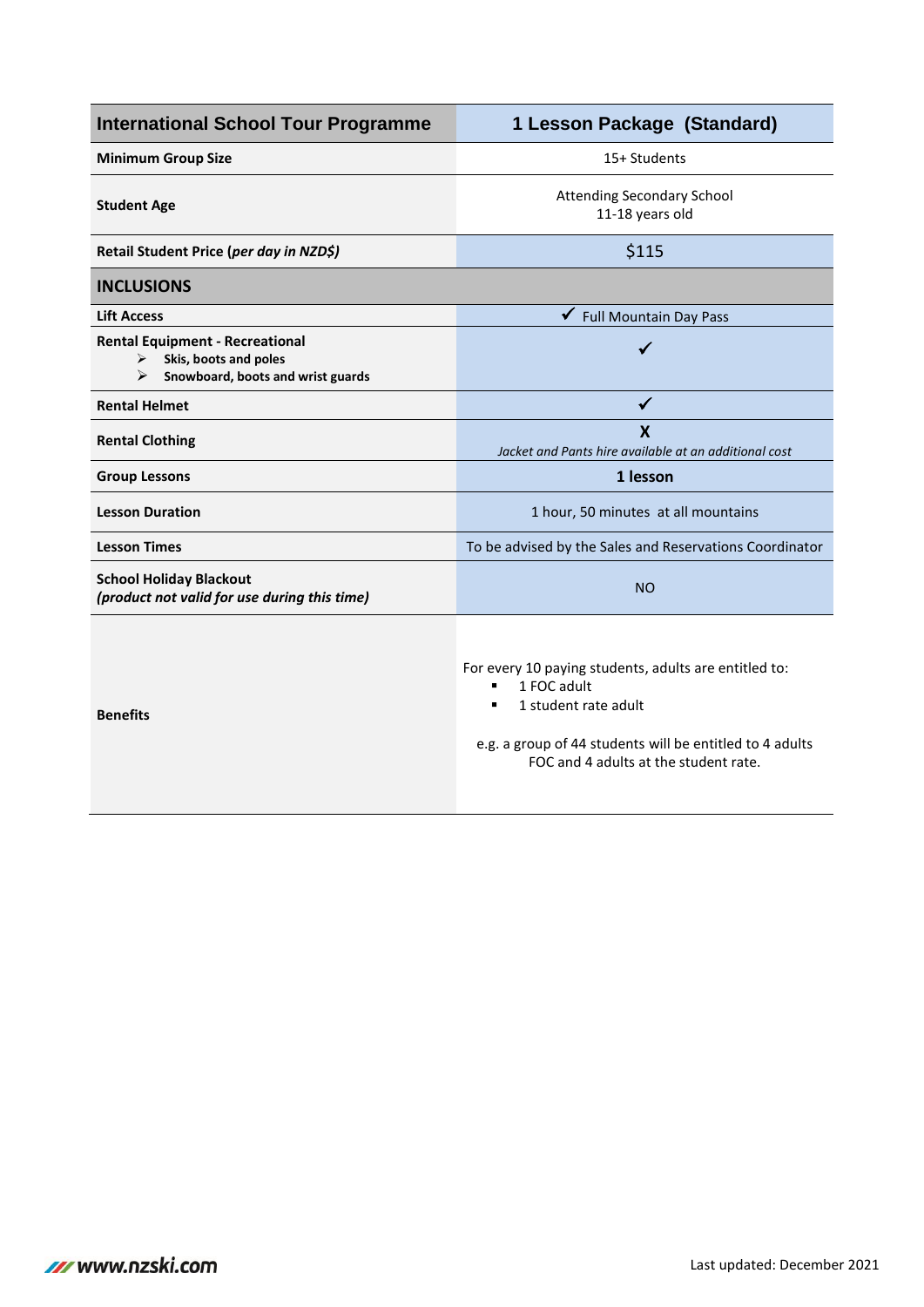# **School Tours** (booked directly with NZSki), **Terms & Conditions**

# **1. Booking Process**

- a. The school must email a booking request to the Sales & Reservations Coordinator to check availability for each group. If the requested dates and lesson times are available NZSki will create the reservation and send you confirmation.
- b. The Sales & Reservations Coordinator will supply the school with an information template which needs to be completed for every group and returned via email 2 weeks before the first day on snow.
	- a. Information contained in template includes;
		- i. Group Leader contact details
		- ii. Adult FOC and Adult at student rate names
		- iii. Student ability levels
- c. We have limited availability during the Australian and New Zealand School holidays in July and September. Where your preferred day and lesson time is not available; we will work with you to fit the group in a different time slot or a different day.
- d. We have a maximum capacity of bookings we can offer on any given day, due to the limitations of our Rental and Snowsports departments.
- e. To avoid disappointment, we recommend booking well in advance with the Sales and Reservations Coordinator.
- f. Please note that once we have confirmation of discipline (Ski or Snowboard) choices, this needs to be kept the same throughout the trip. To accommodate your group, a limit on the maximum number of skiers or snowboarders may be put in place.
- g. Availability is limited and is on a first come first served basis
- h. Final numbers must be confirmed no later than 48 hours prior to your arrival on the mountain.
	- i. Payment will be calculated based on these final confirmed numbers
	- ii. If students request to change discipline on the day, we may not be able to offer them lessons at the appropriate level.
- i. If numbers are not confirmed 48 hours before arrival NZSki cannot guarantee sufficient instructors or availability of rental equipment.
- j. When you arrive, please proceed to the Guests Services Desk to collect your group's mypass cards.

# **2. Payment**

- a. The total charge will be calculated on confirmed numbers supplied by the school 48 hours prior to arrival.
- b. A payment must be received prior to mypass cards being distributed.
- c. Payment methods include:
	- i. Credit Card
	- ii. Bank Transfer
- d. If you would like to pay via bank transfer, please allow an extra 3 business days for funds to clear.
- e. If extra students arrive on the first ski day, NZSki will require payment for the additional students before distributing their mypass cards.

# **3. Absenteeism**

- a. Any students that have been confirmed but have not participated in the programme are entitled to a refund.
- b. Any absenteeism must be communicated to the Sales & Reservation coordinator before receiving their mypass card.
- c. Absenteeism notices will only be accepted by the group leader.

# **4. Refunds**

- a. Students who do not participate in the skiing program will be entitled to a refund less a \$10 administrative fee per student.
- b. Refunds need to be requested on the day of your visit and will be processed at the end of the day via EFTPOS.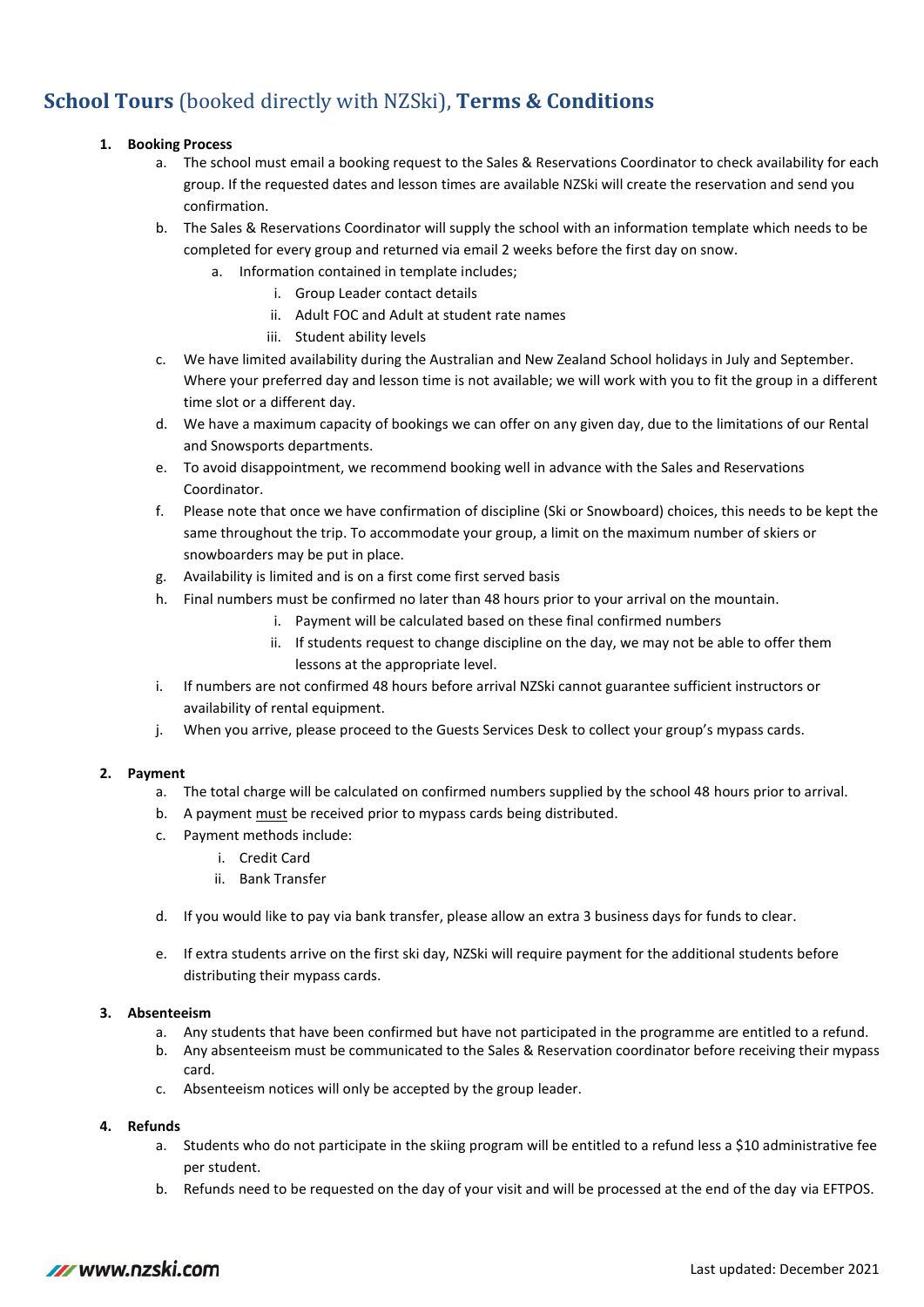# **5. Contingency Planning (Closed days)**

- a. In the Ski Area is closed we will endeavour to reschedule your visit for another date.
- b. If the option above is not possible, a refund will be issued to the time missed.

### **6. Contingency Planning (Bad Weather days**)

a. Please check our website for the most up to date mountain information and our daily Snow Report, which is updated by 6.30am each day. Please see below for our website details for each mountain.

Coronet Peak – [www.coronetpeak.co.nz](http://www.coronetpeak.co.nz/) Mt Hutt – [www.mthutt.co.nz](http://www.mthutt.co.nz/) The Remarkables – [www.theremarkables.co.nz](http://www.theremarkables.co.nz/)

b. Please note if the mountain is operational lessons will go ahead as planned.

#### **7. Check-In Times**

- a. For 9.00am Lessons please check-in with Sales & Reservations Coordinator no later than 8.15am to collect your passes and proceed through Rentals.
- b. For 11.00am Lessons please check-in with Sales & Reservations Coordinator no later than 10.15am to collect your passes and proceed through Rentals.
- c. The Reservation Coordinator will help you the check-in process, including registration without on-site medical team, bag storage for your group and when to proceed to Rentals to collect your equipment.

#### **8. Snowsports Lessons**

- a. Snowsports lessons duration 1hr 50mins in duration.
- b. Lesson Times
	- i. There are three daily slots at which schools will be allocated to.
	- ii. Lessons depart at 9.00am, 11.00am and 1.30pm depending on the group's ability level and load during the days.
	- iii. The slot they are allocated depends on their ability level and how many days skiing they have had. Generally, we will allocate beginners to morning lessons and groups on the  $3^{rd}$  + day to 11.00am and 1.30pm lessons.
- c. In the event of late arrival to your stated lesson time because of:
	- i. Transportation
	- ii. Rentals
	- iii. Or any other circumstance outside of our control
- Where possible the Snowsports School will re-arrange lesson times in conjunction with your group coordinator.
- d. The minimum age for Skiing is 5 years and the minimum age for Snowboarding is 7 years.
- e. Although it is our goal, we cannot guarantee the same instructor for each day of your visit.
- f. Group size target of 10 students of similar ability per instructor.
	- i. Group sizes may be in the range of  $5 15$  students depending on ability and the spread of abilities across the wider group.
	- ii. Where possible and when practical, we will merge groups to ensure group ratios are met and lessons can be delivered at the stated time.
- g. If group sizes are below 5 students, we may ask them to join regular public lessons.
	- i. If the student is 15 years or younger, we may ask them to join in children's lessons at 10:00am. (Lesson length 1hr 50miutes)
	- ii. If students are 16 years or older, we may ask them to join in adult lessons at 10:00am. (Lesson length 1hr 50mins)
	- iii. If students are attending one of these lessons, please collect ticket from the Sales & Reservations Coordinator in the morning.
- h. Teachers are here on a supervisory capacity; it is up to the teachers and accompanying staff to maintain supervision of all students for the day of visit to ensure that safety is paramount.
- i. As there is limited availability with respect to lessons and any request to change mountain or lesson times must be confirmed by NZSki and will only be considered on as space available basis.
- j. Stated times are departure times. Please ensure teachers have students organised in their groups, with equipment and ready to go at least ten (10) minutes prior to this time.
	- i. Delayed departures mean that lessons will be shortened.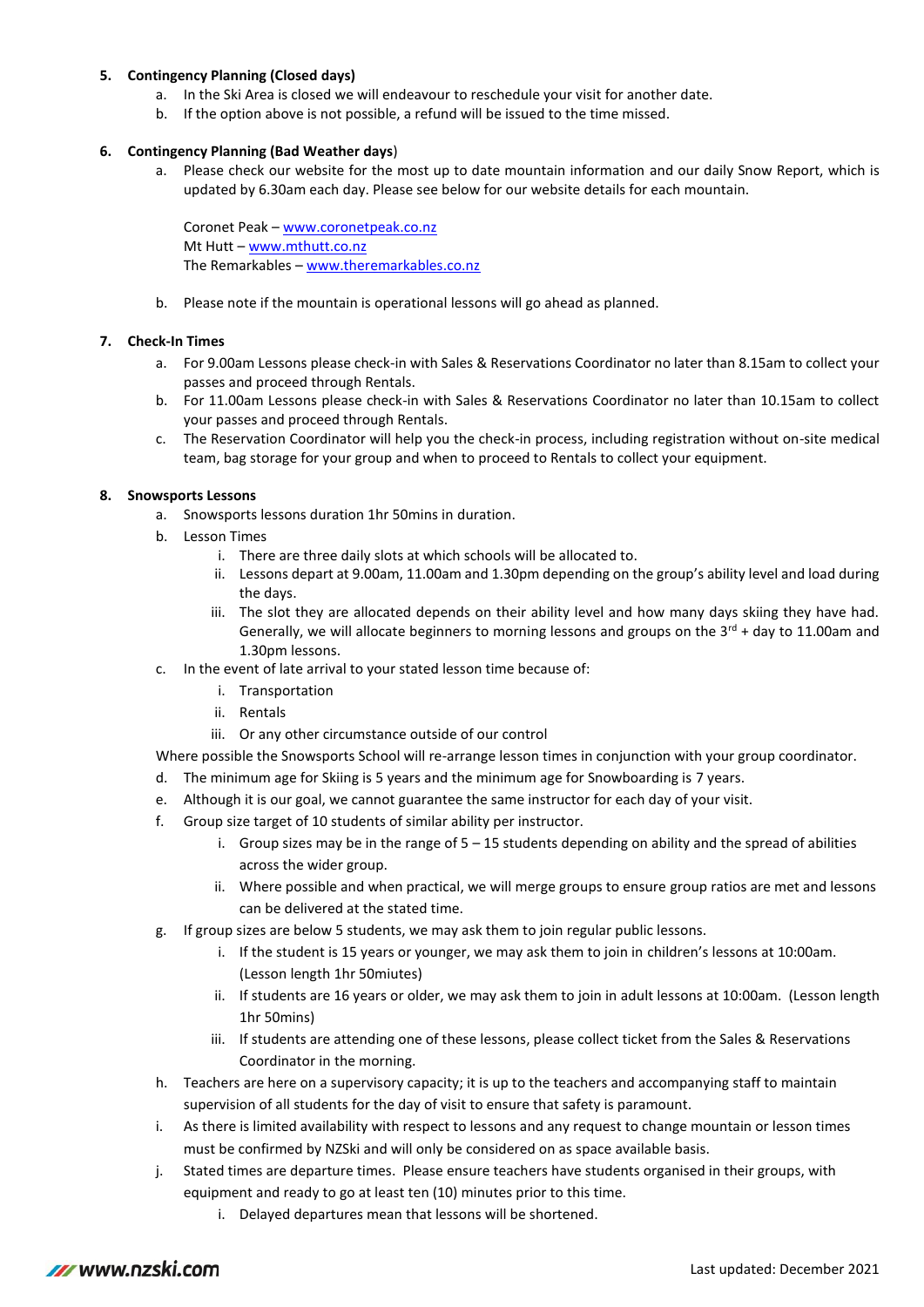## **9. Rental Equipment**

- a. Our Rental Department is open daily from 8.15am.
- b. If your school is having a day off between ski days, please ensure that equipment is returned before departing the mountain.
- c. For safety reasons, helmets are compulsory for all students and are included in your package.
- d. Wrist guards are available at no extra charge for those hiring Snowboards and are highly recommended for all snowboarders (limited availability).
- e. NZSki ski areas do not have waterproof gloves, goggles, sunglasses, or warm hats available for rent. All individuals must bring their own, alternatively these items can be purchased from our retail stores.
- f. Boots may be taken off the mountain, at the discretion of the Sale and Reservation Coordinator, and stored at your accommodation to dry overnight except when point 7b applies
- g. As per the Terms & Conditions of the rental agreement, the renter is liable for the cost of replacement if equipment is lost or stolen, and the cost to repair the equipment if damaged.

# **NB: This document replaces any past agreements with NZSki and outlines terms of service for the 2021 winter season, or any previous season.**